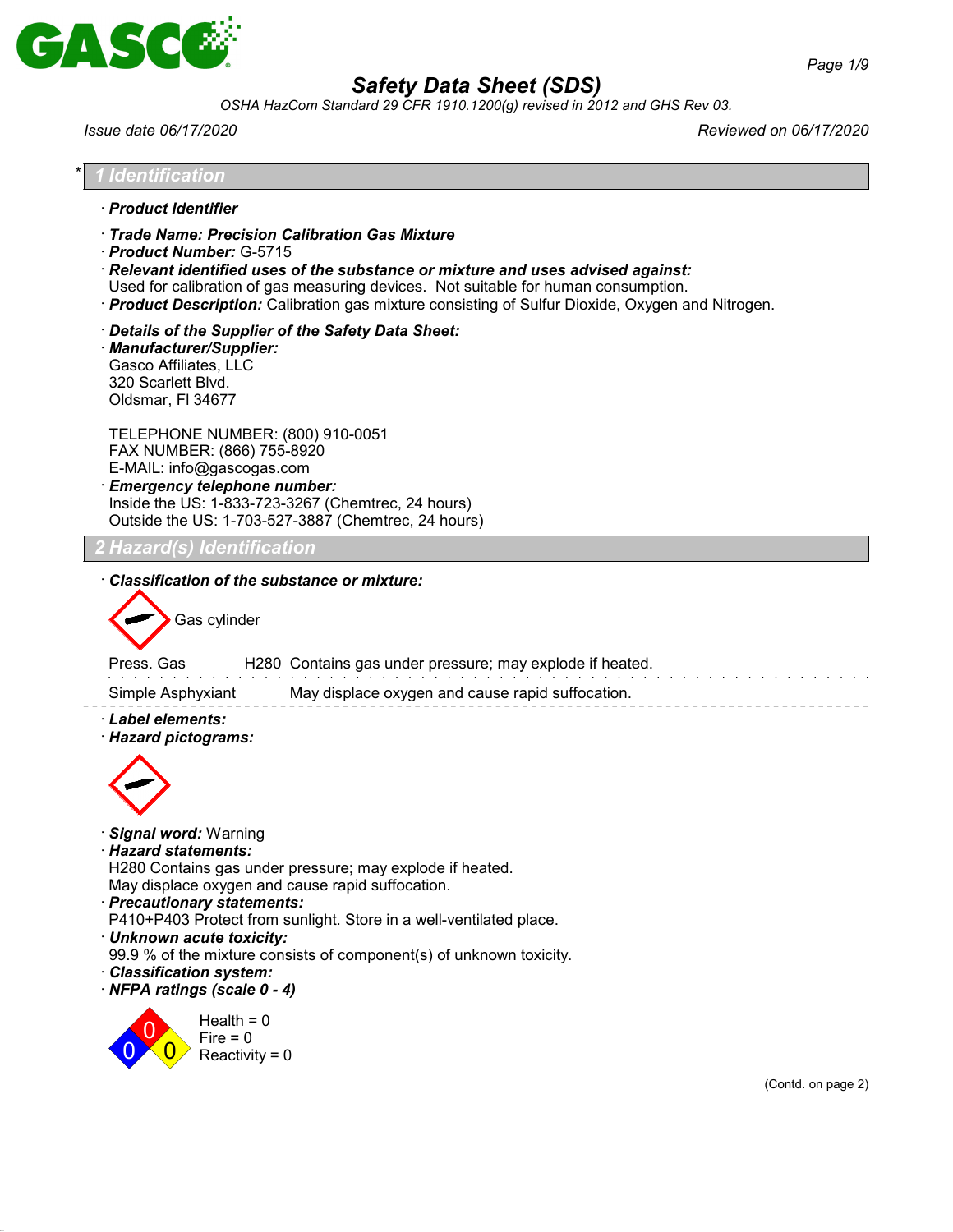*OSHA HazCom Standard 29 CFR 1910.1200(g) revised in 2012 and GHS Rev 03.*

*Issue date 06/17/2020 Reviewed on 06/17/2020*

*Trade Name: Precision Calibration Gas Mixture*

### · *HMIS-ratings (scale 0 - 4)*

| $H = 0$ Health = 0 |                                          |
|--------------------|------------------------------------------|
| <b>FIRE</b>        | $\blacksquare$ 0 $\blacksquare$ Fire = 0 |
|                    | REACTIVITY 0 Physical Hazard = 0         |

· *Hazard(s) not otherwise classified (HNOC):* None known

*3 Composition/Information on Ingredients*

### · *Chemical characterization: Mixtures*

· *Description:* Mixture of substances listed below with non-hazardous additions.

| · Dangerous Components:     |                                                                                                           |                    |
|-----------------------------|-----------------------------------------------------------------------------------------------------------|--------------------|
| CAS: 7727-37-9              | Nitrogen                                                                                                  | 79.02 - 91.99995%  |
|                             | RTECS: QW 9700000 $\diamondsuit$ Press. Gas, H280; Simple Asphyxiant                                      |                    |
| CAS: 7446-09-5              | Sulfur Dioxide                                                                                            | $0.00005 - 0.08\%$ |
|                             | $\diamondsuit$ Press. Gas, H280; $\diamondsuit$ Acute Tox. 3, H331; $\diamondsuit$ Skin Corr. 1B,<br>H314 |                    |
| CAS: 7782-44-7              | Oxygen                                                                                                    | $8 - 20.9\%$       |
|                             | <b>♦ Oxid. Gas 1, H270; ♦ Press. Gas, H280</b>                                                            |                    |
| <b>4 First-Aid Measures</b> |                                                                                                           |                    |

# · *Description of first aid measures*

## · *After inhalation:*

Supply fresh air. If required, provide artificial respiration. Consult doctor if symptoms persist.

In case of unconsciousness place patient stably in the side position for transportation.

# · *After skin contact:*

In cases of contact with liquified material, frostbite may occur. Immerse frostbite in cool-warm water and seek medical attention.

Wash with soap and water.

If skin irritation occurs, consult a doctor.

· *After eye contact:*

Rinse opened eye for at least 15 minutes under running water. If symptoms persist, consult a doctor.

· *After swallowing:*

Not a normal route of entry.

If swallowed and symptoms occur, consult a doctor.

· *Information for doctor*

- · *Most important symptoms and effects, both acute and delayed:* No further relevant information available. · *Indication of any immediate medical attention and special treatment needed:*
- No further relevant information available.

# *5 Fire-Fighting Measures*

- · *Extinguishing media*
- · *Suitable extinguishing agents:*

Use fire fighting measures that suit the environment.

- Use water spray to cool fire-exposed containers.
- · *For safety reasons unsuitable extinguishing agents:* No further relevant information.
- · *Special hazards arising from the substance or mixture:*

Closed containers may explode when exposed to extreme heat.

If incinerated, product will releaset the following toxic fumes: Oxides of Carbon, Nitrogen (NOx) and Sulfur.

(Contd. on page 3)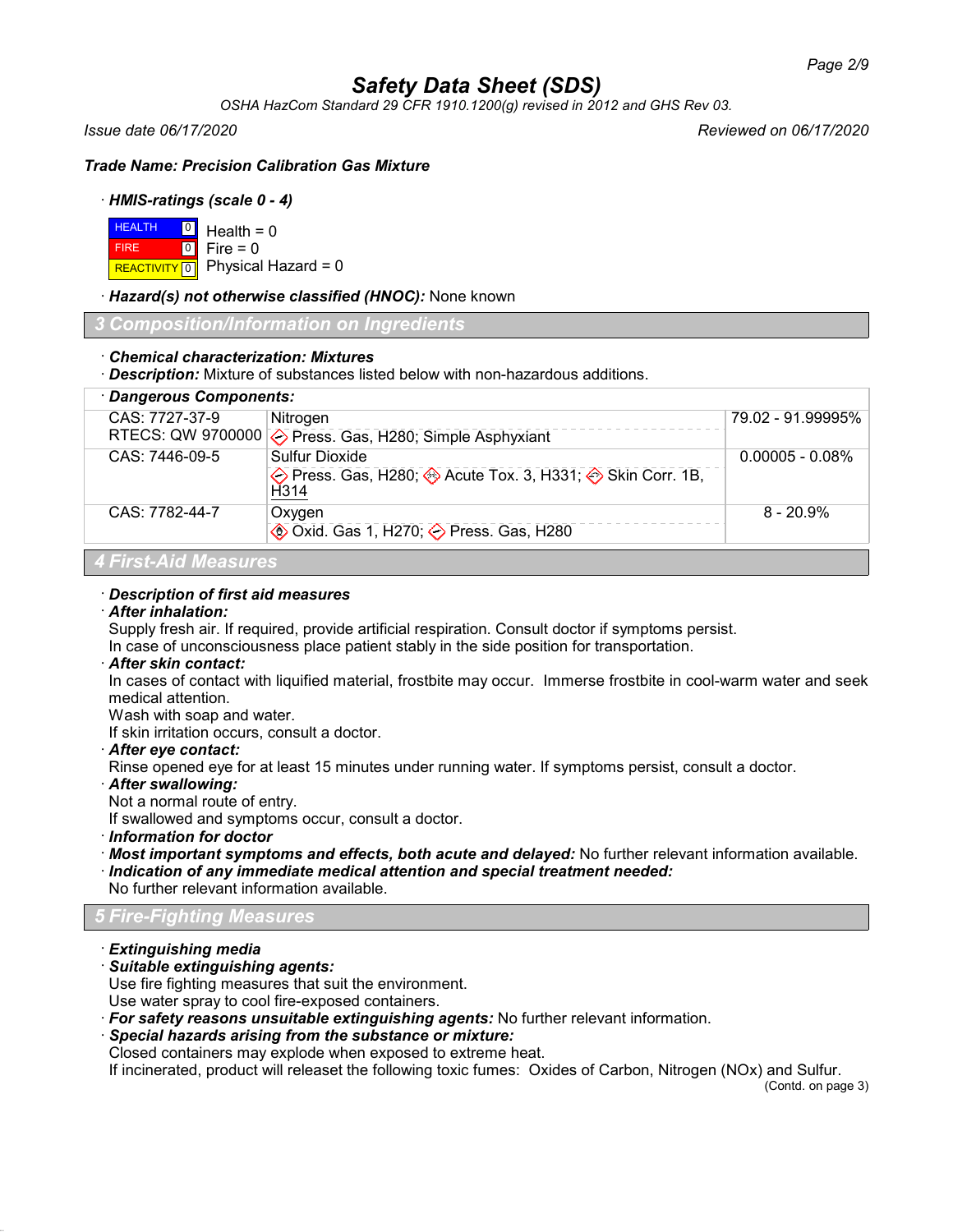*OSHA HazCom Standard 29 CFR 1910.1200(g) revised in 2012 and GHS Rev 03.*

### *Issue date 06/17/2020 Reviewed on 06/17/2020*

### *Trade Name: Precision Calibration Gas Mixture*

### · *Advice for firefighters*

This gas mixture is flammable; and, containers, when involved in fire, may rupture or burst in the heat of the fire.

This gas mixture is not flammable; however, containers, when involved in fire, may rupture or burst in the heat of the fire.

### · *Special protective equipment for firefighters:*

As in any fire, wear self-contained breathing apparatus pressure-demand (NIOSH approved or equivalent) and full protective gear to prevent contact with skin and eyes.

As in any fire, wear self-contained breathing apparatus pressure-demand and full protective gear to prevent contact with skin and eyes.

*6 Accidental Release Measures*

#### · *Personal precautions, protective equipment and emergency procedures:* Treat any fumes as toxic. Keep away from ignition sources Ensure adequate ventilation. Keep people at a distance and stay upwind. In a confined area, NIOSH approved respiratory protection may be required. · *Environmental precautions:* Inform authorities in case of gas release. Inform authorities in case of gas release. · *Methods and material for containment and cleaning up:* Dispose of contaminated material as waste according to section 13. Ensure adequate ventilation. Dispose of the collected material according to regulations. · *Reference to other sections:*

See Section 7 for information on safe handling.

See Section 8 for information on personal protection equipment.

See Section 13 for disposal information.

# *7 Handling and Storage*

### · *Handling*

## · *Precautions for safe handling:*

Ensure good ventilation/exhaustion at the workplace.

Be aware of any signs of dizziness or fatigue; exposures to fatal concentrations of this gas mixture could occur without any significant warning symptoms due to the potential for oxygen deficiency (simpl asphyxiation). Do not attempt to adjust, repair or in any other way modify the cylinders containing this gas mixture. If there is a malfunction or another type of operational problem, contact nearest distributor.

Be aware of any signs of dizziness or fatigue; exposures to fatal concentrations of this gas mixture could occur without any significant warning symptoms due to the potential for oxygen deficiency (simple asphyxiation). Do not attempt to adjust, repair or in any other way modify the cylinders containing this gas mixture. If there is a malfunction or another type of operational problem, contact nearest distributor immediately.

## · *Information about protection against explosions and fires:*

Pressurized container: protect from sunlight and do not expose to temperatures exceeding 50°C, i.e. electric lights. Do not pierce or burn, even after use.

Do not spray on a naked flame or any incandescent material.

Do not cut, grind or weld on container that contains or contained product.

## · *Conditions for safe storage, including any incompatibilities*

Store away from strong oxidizing agents, strong reducing agents, phosphorous, organic materials, powdered metals and Zinc.

(Contd. on page 4)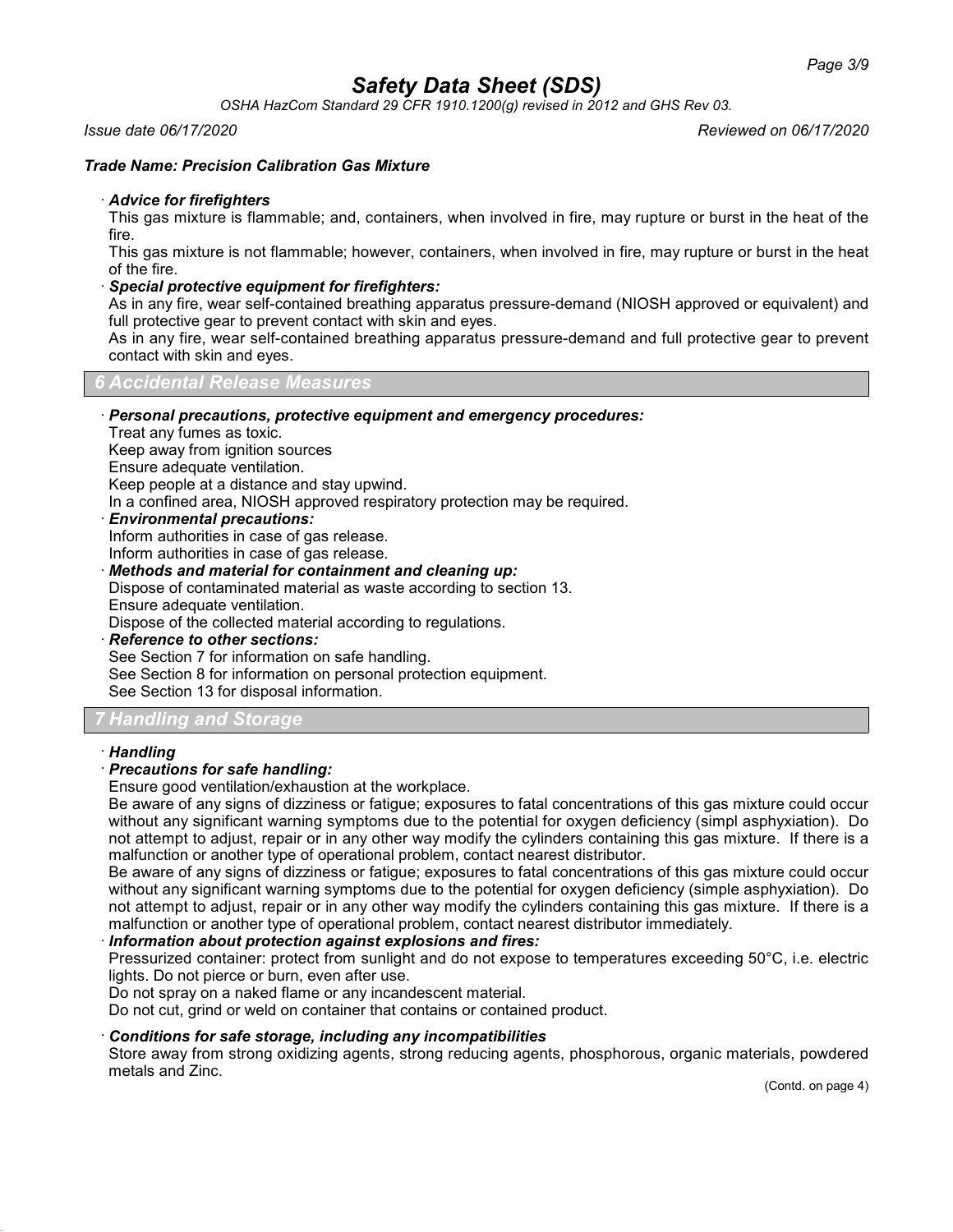*OSHA HazCom Standard 29 CFR 1910.1200(g) revised in 2012 and GHS Rev 03.*

#### *Issue date 06/17/2020 Reviewed on 06/17/2020*

### *Trade Name: Precision Calibration Gas Mixture*

### · *Storage*

### · *Requirements to be met by storerooms and receptacles:*

Store in a cool location.

Cylinders should be firmly secured to prevent falling or being knocked over. Cylinders must be protected from the environment, and preferably kept at room temperature. Cylinders should be stored in dry, well-ventilated areas, away from sources of heat, ignition, and direct sunlight. Protect cylinders against physical damage. Full and empty cylinders should be segregated. Use a "first-on, first-out" inventory system to prevent full containers from being stored for long periods of time.

· *Information about storage in one common storage facility:* Not required.

- · *Further information about storage conditions:* Store in cool, dry conditions in well sealed receptacles.
- **Specific end use(s):** No further relevant information available.

*8 Exposure Controls/Personal Protection*

· *Additional information about design of technical systems:* No further data; see section 7.

#### · *Control parameters:*

### · *Components with occupational exposure limits:*

## **7727-37-9 Nitrogen**

TLV withdrawn TLV, see App. F; simple asphyxiant

### **7446-09-5 Sulfur Dioxide**

REL Long-term value: 1900 mg/m<sup>3</sup>, 800 ppm

TLV Short-term value:  $2370$  mg/m<sup>3</sup>, 1000 ppm

· *Additional information:* The lists that were valid during the creation of this SDS were used as basis.

#### · *Exposure controls:*

## · *Personal protective equipment*

· *General protective and hygienic measures:*

Keep away from foodstuffs, beverages and feed.

Avoid contact with the eyes and skin.

Wash hands before breaks and at the end of work.

· *Breathing equipment:*

Not necessary if room is well-ventilated.

In case of brief exposure or low pollution use respiratory filter device. In case of intensive or longer exposure, use respiratory protective device that is independent of circulating air.

- · *Protection of hands:* Not required.
- · *Material of gloves:* Not applicable.
- · *Penetration time of glove material:* Not applicable.
- · *Eye protection:*



Tightly sealed goggles

# *9 Physical and Chemical Properties*

- · *Information on basic physical and chemical properties*
- · *General Information*

· *Appearance:*

*Form:* Gaseous **Gaseous Color:** Clear, colorless · *Odor:* Rotten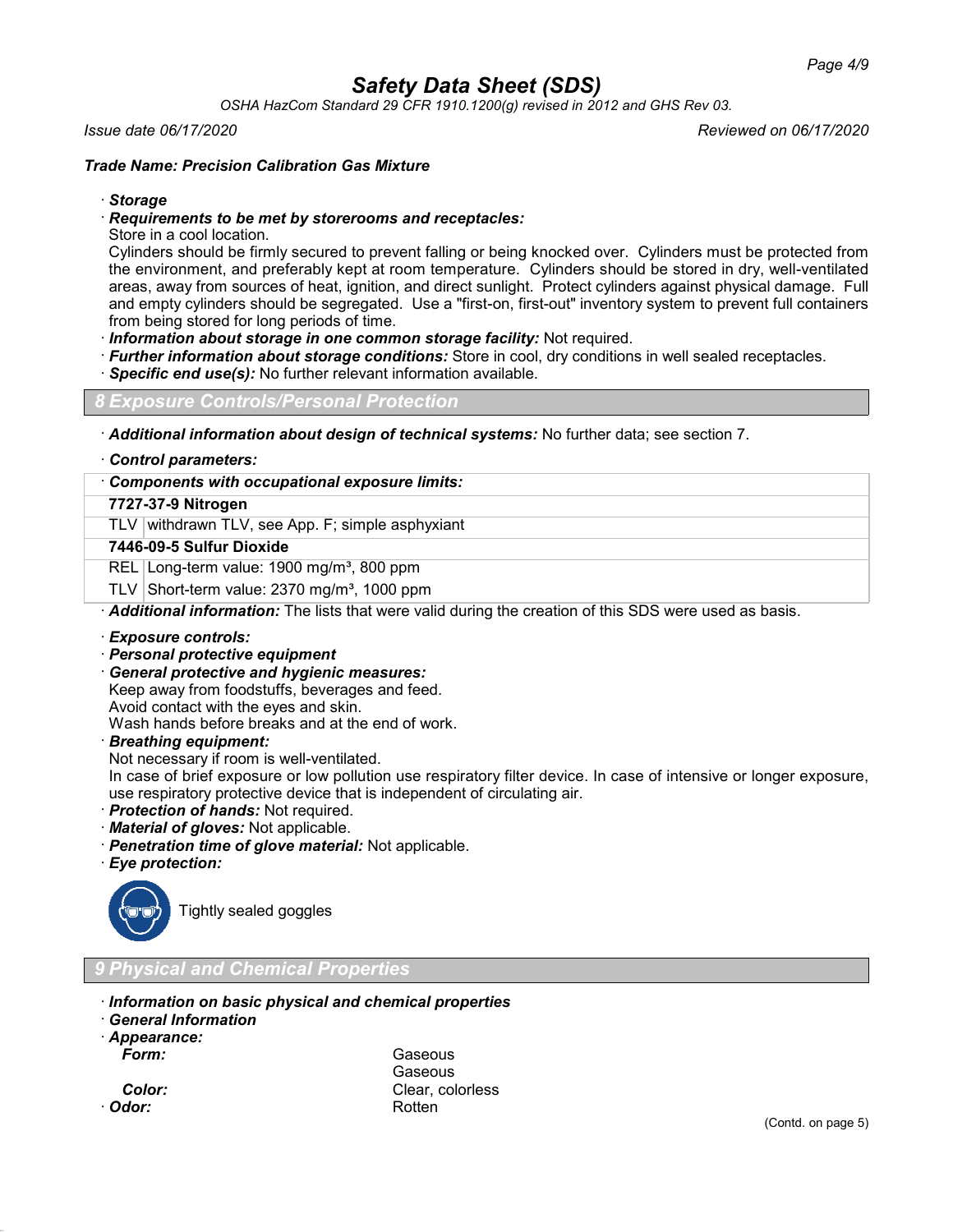*OSHA HazCom Standard 29 CFR 1910.1200(g) revised in 2012 and GHS Rev 03.*

*Issue date 06/17/2020 Reviewed on 06/17/2020*

# *Trade Name: Precision Calibration Gas Mixture*

| Odor threshold:                                                                                   | Not determined.                                                                  |
|---------------------------------------------------------------------------------------------------|----------------------------------------------------------------------------------|
| · pH-value:                                                                                       | Not available                                                                    |
| Change in condition<br><b>Melting point/Melting range:</b><br><b>Boiling point/Boiling range:</b> | Not determined.<br>Not determined.                                               |
| · Flash point:                                                                                    | None                                                                             |
| · Flammability (solid, gaseous):                                                                  | Not determined.                                                                  |
| · Decomposition temperature:                                                                      | Not determined.                                                                  |
| · Auto igniting:                                                                                  | Product is not self-igniting.                                                    |
| Danger of explosion:                                                                              | Not determined.                                                                  |
| · Explosion limits:<br>Lower:<br><b>Upper:</b>                                                    | Not determined.<br>Not determined.                                               |
| · Vapor pressure:                                                                                 | Not determined.                                                                  |
| · Density:<br><b>Relative density:</b><br>Vapor density:<br><b>Evaporation rate:</b>              | Not determined.<br>Not determined.<br>Not applicable.                            |
| · Solubility in / Miscibility with:<br>Water:                                                     | Not miscible or difficult to mix.                                                |
| · Partition coefficient (n-octanol/water): Not determined.                                        |                                                                                  |
| · Viscosity:<br>Dynamic:<br><b>Kinematic:</b><br>Other information:                               | Not determined.<br>Not determined.<br>No further relevant information available. |

*10 Stability and Reactivity*

· *Reactivity:* No further relevant information available.

· *Chemical stability:* Stable under normal conditions.

· *Thermal decomposition / conditions to be avoided:* No decomposition if used according to specifications.

- · *Possibility of hazardous reactions:* No dangerous reactions known.
- · *Conditions to avoid:* No further relevant information available.
- · *Incompatible materials:*

Strong oxidizing agents, strong reducing agents, phosphorous, organic materials, powdered metals and Zinc. · *Hazardous decomposition products:* Carbon Oxides, Nitrogen Oxides (NOx) and Sulfur Dioxide.

### *11 Toxicological Information*

· *Information on toxicological effects:*

· *Acute toxicity:*

· *LD/LC50 values that are relevant for classification:*

## **7446-09-5 Sulfur Dioxide**

Inhalative  $LC50/4$  h  $5040$  mg/l (Rat)

· *Primary irritant effect:*

· *On the skin:* No irritating effect.

(Contd. on page 6)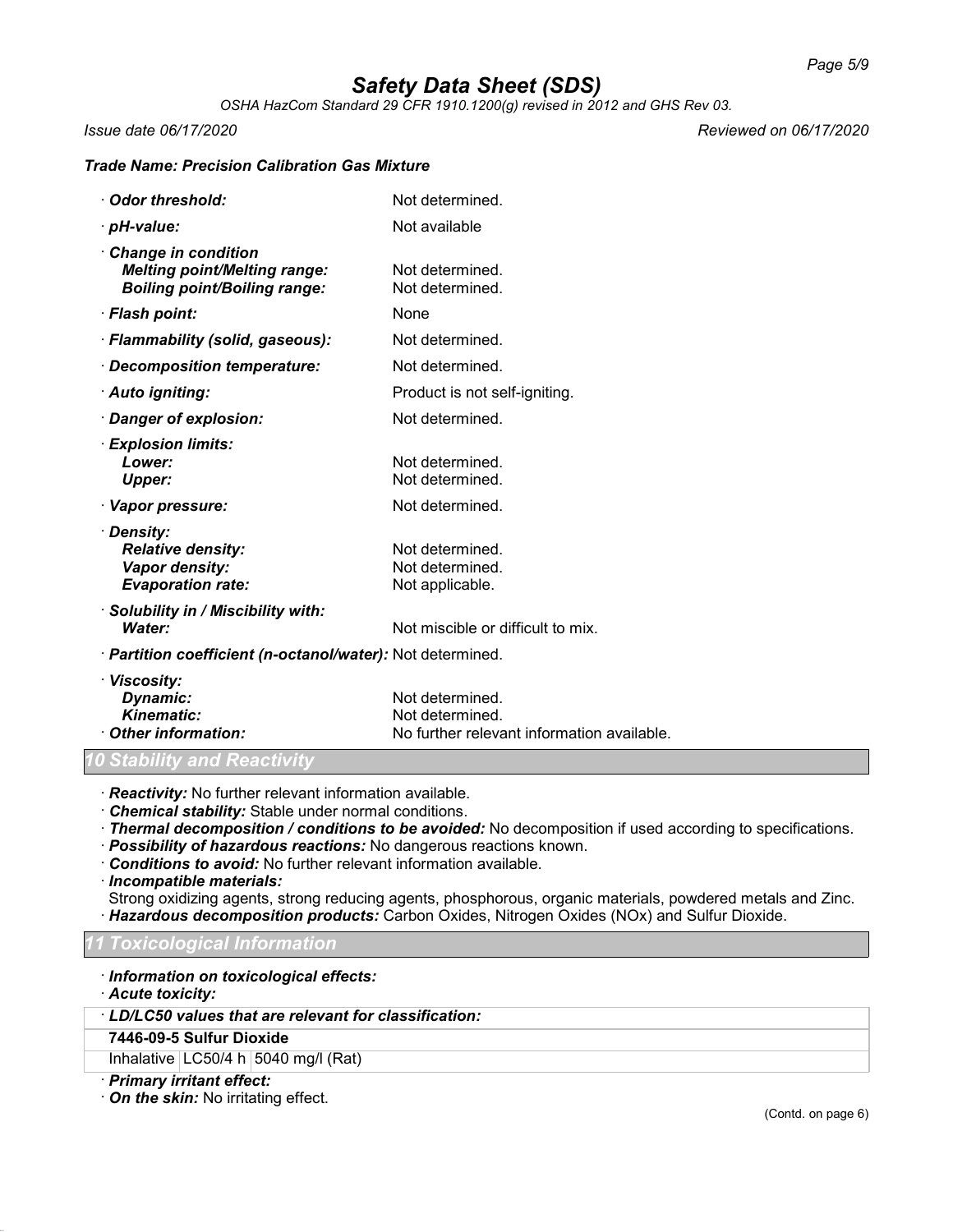*OSHA HazCom Standard 29 CFR 1910.1200(g) revised in 2012 and GHS Rev 03.*

### *Issue date 06/17/2020 Reviewed on 06/17/2020*

### *Trade Name: Precision Calibration Gas Mixture*

· *On the eye:* No irritating effect.

### · *Additional toxicological information:*

The product shows the following dangers according to internally approved calculation methods for preparations:

### · *Carcinogenic categories:*

· *IARC (International Agency for Research on Cancer):*

Group 1 - Carcinogenic to humans

Group 2A - Probably carcinogenic to humans

Group 2B - Possibly carcinogenic to humans

- Group 3 Not classifiable as to its carcinogenicity to humans
- Group 4 Probably not carcinogenic to humans

7446-09-5 Sulfur Dioxide 3

### · *NTP (National Toxicology Program):*

None of the ingredients are listed.

### · *OSHA-Ca (Occupational Safety & Health Administration):*

None of the ingredients are listed.

## *12 Ecological Information*

- · *Toxicity:* The hazards for the aquatic environment are unknown.
- · *Aquatic toxicity:* No further relevant information available.
- · *Persistence and degradability:* No further relevant information available.
- · *Behavior in environmental systems:*
- · *Bioaccumulative potential:* No further relevant information available.
- · *Mobility in soil:* No further relevant information available.
- · *Additional ecological information:*
- · *General notes:* Not known to be hazardous to water.
- · *Results of PBT and vPvB assessment:*
- · *PBT:* Not applicable.
- · *vPvB:* Not applicable.
- · *Other adverse effects:* No further relevant information available.

### *13 Disposal Considerations*

# · *Waste treatment methods*

### · *Recommendation:*

Release all residual gas pressure in a well ventilated area. Verify the cylinder is completely empty (0 PSIG). Remove or cover any hazard labels. Return empty cylinder for recycling.

NOTE: Check with the local easte authority before placing any gas cylinder into waste container for pickup. GASCO encourages the consumer to return all cylinders.

Release all residual gas pressure in a well ventilated area. Verify the cylinder is completely empty (0 PSIG). Remove or cover any hazard labels. Return empty cylinder for recycling.

NOTE: Check with the local easte authority before placing any gas cylinder into waste container for pickup. GASCO encourages the consumer to return all cylinders.

· *Waste disposal key:* The U.S. EPA has not published waste disposal numbers for this product's components.

#### · *Uncleaned packaging*

· *Recommendation:*

Return cylinder and unused product to supplier. Return cylinder and unused product to supplier.

(Contd. on page 7)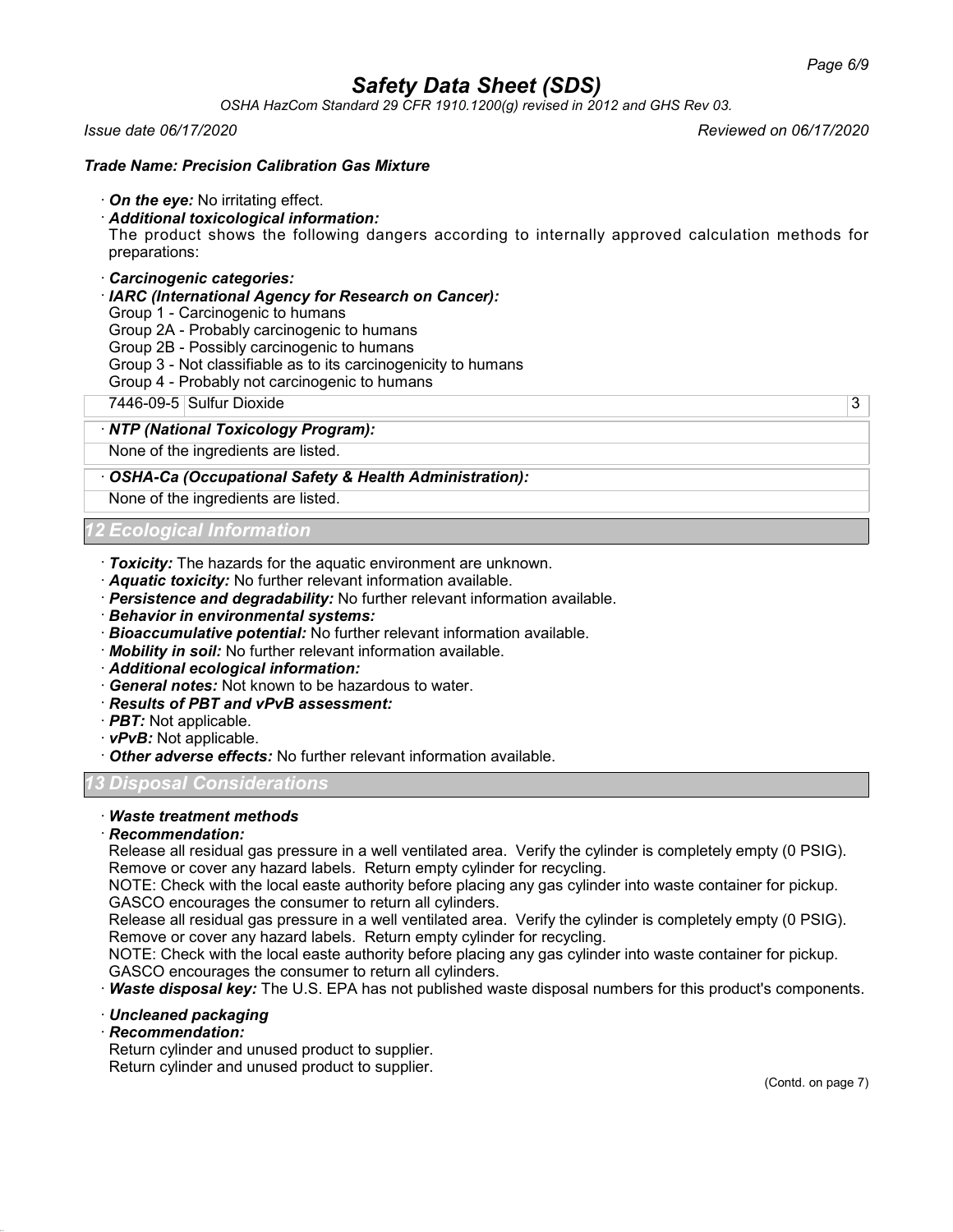*OSHA HazCom Standard 29 CFR 1910.1200(g) revised in 2012 and GHS Rev 03.*

*Issue date 06/17/2020 Reviewed on 06/17/2020*

*Trade Name: Precision Calibration Gas Mixture*

| 4 Transport Information                                                                                                                                                                                                                                                  |                                                                                                                                              |  |
|--------------------------------------------------------------------------------------------------------------------------------------------------------------------------------------------------------------------------------------------------------------------------|----------------------------------------------------------------------------------------------------------------------------------------------|--|
| · UN-Number:<br>· DOT, ADR/ADN, IMDG, IATA<br>· UN proper shipping name:<br>$\cdot$ DOT<br>· ADR/ADN<br>$·$ IMDG, IATA<br>· Transport hazard class(es):                                                                                                                  | <b>UN1956</b><br>Compressed gas, n.o.s.<br>UN1956 Compressed gas, n.o.s.<br>COMPRESSED GAS, N.O.S.                                           |  |
| $\cdot$ DOT<br>· Class:<br>· Label:                                                                                                                                                                                                                                      | 2.2<br>2.2                                                                                                                                   |  |
| · ADR/ADN                                                                                                                                                                                                                                                                |                                                                                                                                              |  |
| · Class:<br>· Label:                                                                                                                                                                                                                                                     | 2.21A<br>2.2                                                                                                                                 |  |
| · IMDG, IATA                                                                                                                                                                                                                                                             |                                                                                                                                              |  |
| · Class:<br>· Label:                                                                                                                                                                                                                                                     | 2.2<br>2.2                                                                                                                                   |  |
| · Packing group:<br>· DOT, ADR/ADN, IMDG, IATA<br>· Environmental hazards:<br>· Special precautions for user:<br>· Hazard identification number (Kemler code): 20<br>· EMS Number:<br>Transport in bulk according to Annex II of<br><b>MARPOL73/78 and the IBC Code:</b> | Non-Regulated Material<br>Not applicable.<br>Not applicable.<br>$F-C, S-V$<br>Not applicable.                                                |  |
| · Transport/Additional information:                                                                                                                                                                                                                                      |                                                                                                                                              |  |
| $\cdot$ DOT<br>· Quantity limitations:                                                                                                                                                                                                                                   | On passenger aircraft/rail: 75 kg<br>On cargo aircraft only: 150 kg                                                                          |  |
| · ADR/ADN<br>· Excepted quantities (EQ):                                                                                                                                                                                                                                 | Code: E1<br>Maximum net quantity per inner packaging: 30 ml<br>Maximum net quantity per outer packaging: 1000 ml<br>$(Conted)$ on name $R$ ) |  |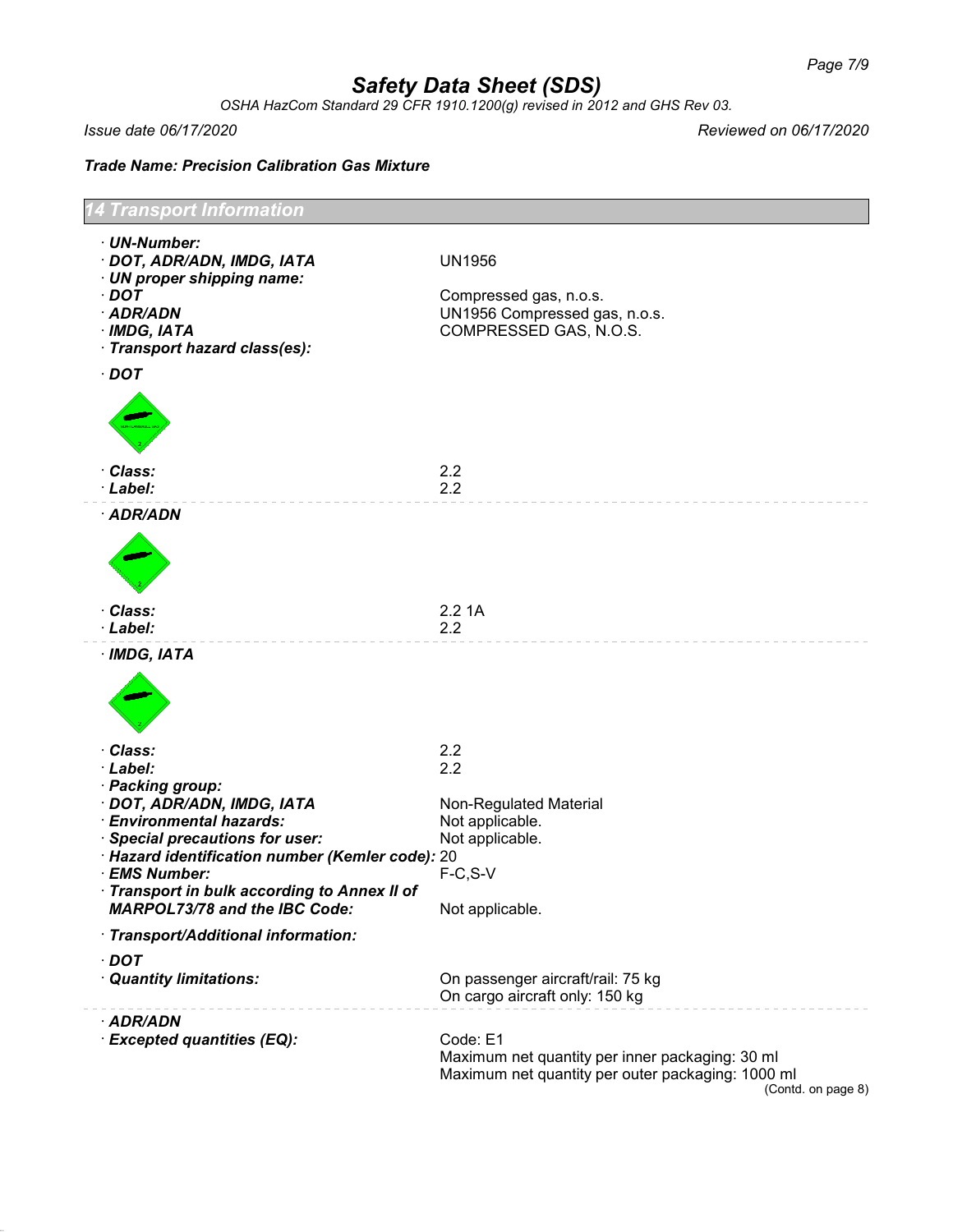*OSHA HazCom Standard 29 CFR 1910.1200(g) revised in 2012 and GHS Rev 03.*

*Issue date 06/17/2020 Reviewed on 06/17/2020*

*Trade Name: Precision Calibration Gas Mixture*

|  | ×<br>v |
|--|--------|
|--|--------|

| 120 ml                                            |
|---------------------------------------------------|
| Code: E1                                          |
| Maximum net quantity per inner packaging: 30 ml   |
| Maximum net quantity per outer packaging: 1000 ml |
| UN1956, Compressed gas, n.o.s., 2.2               |
|                                                   |

*15 Regulatory Information*

#### · *Safety, health and environmental regulations/legislation specific for the substance or mixture:* · *SARA (Superfund Amendments and Reauthorization):*

· *Section 355 (extremely hazardous substances):* None of the ingredients are listed.

· *Section 313 (Specific toxic chemical listings):*

None of the ingredients are listed.

· *TSCA (Toxic Substances Control Act):*

7727-37-9 Nitrogen

7782-44-7 Oxygen

109-66-0 Pentane

· *California Proposition 65:*

· *Chemicals known to cause cancer:*

None of the ingredients are listed.

· *Chemicals known to cause reproductive toxicity for females:*

None of the ingredients are listed.

· *Chemicals known to cause reproductive toxicity for males:*

None of the ingredients are listed.

· *Chemicals known to cause developmental toxicity:*

None of the ingredients are listed.

· *Carcinogenic categories:*

· *EPA (Environmental Protection Agency):*

None of the ingredients are listed.

· *TLV (Threshold Limit Value established by ACGIH):*

None of the ingredients are listed.

· *NIOSH-Ca (National Institute for Occupational Safety and Health):*

None of the ingredients are listed.

· *GHS label elements*

The product is classified and labeled according to the Globally Harmonized System (GHS).

· *Hazard pictograms:*



· *Signal word:* Warning

· *Hazard statements:*

H280 Contains gas under pressure; may explode if heated. May displace oxygen and cause rapid suffocation.